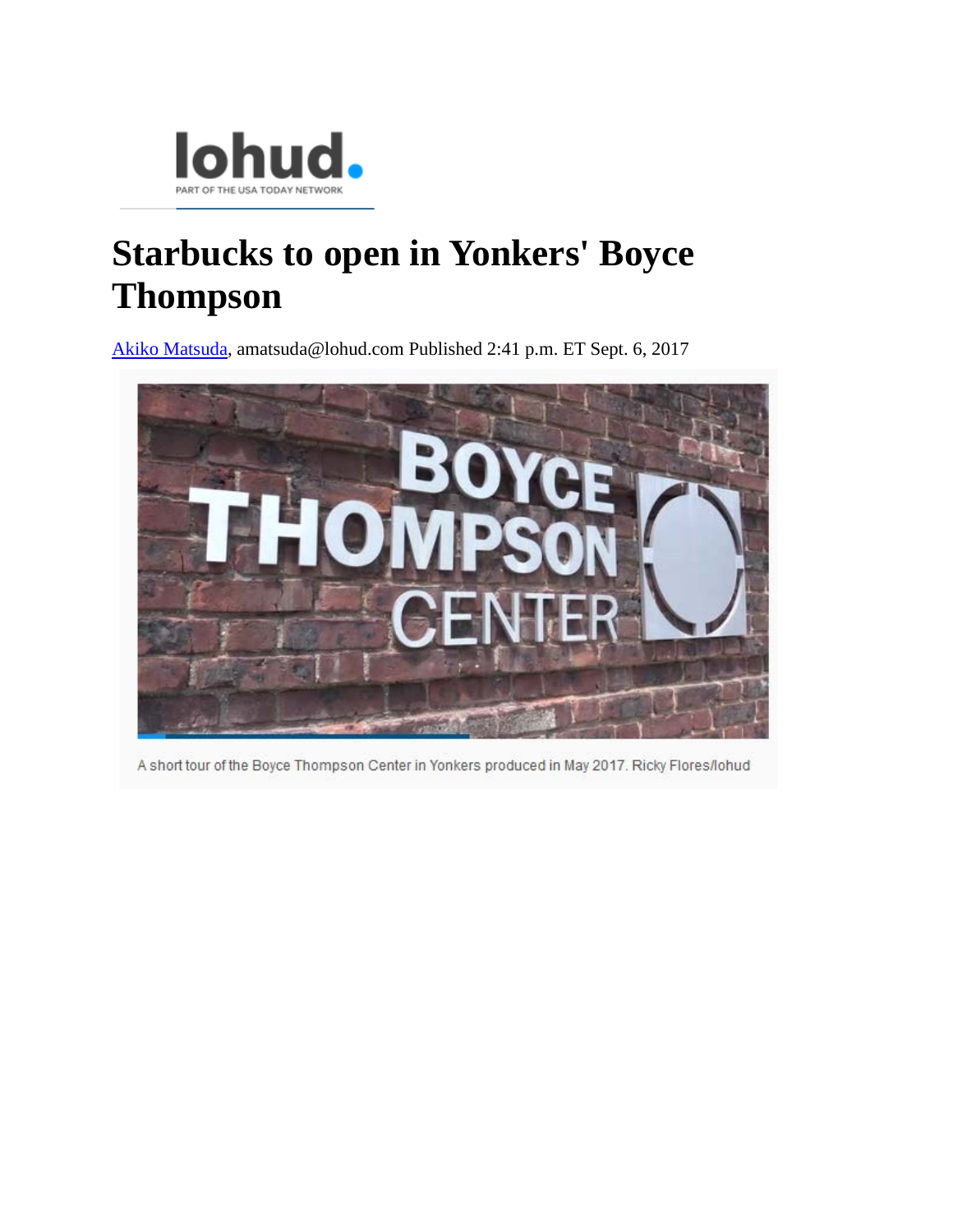

short tour of the Boyce Thompson Center in Yonkers produced in May 2017. Ricky Flores/lohud



A short tour of the Boyce Thompson Center in Yonkers produced in May 2017. Ricky Flores/lohud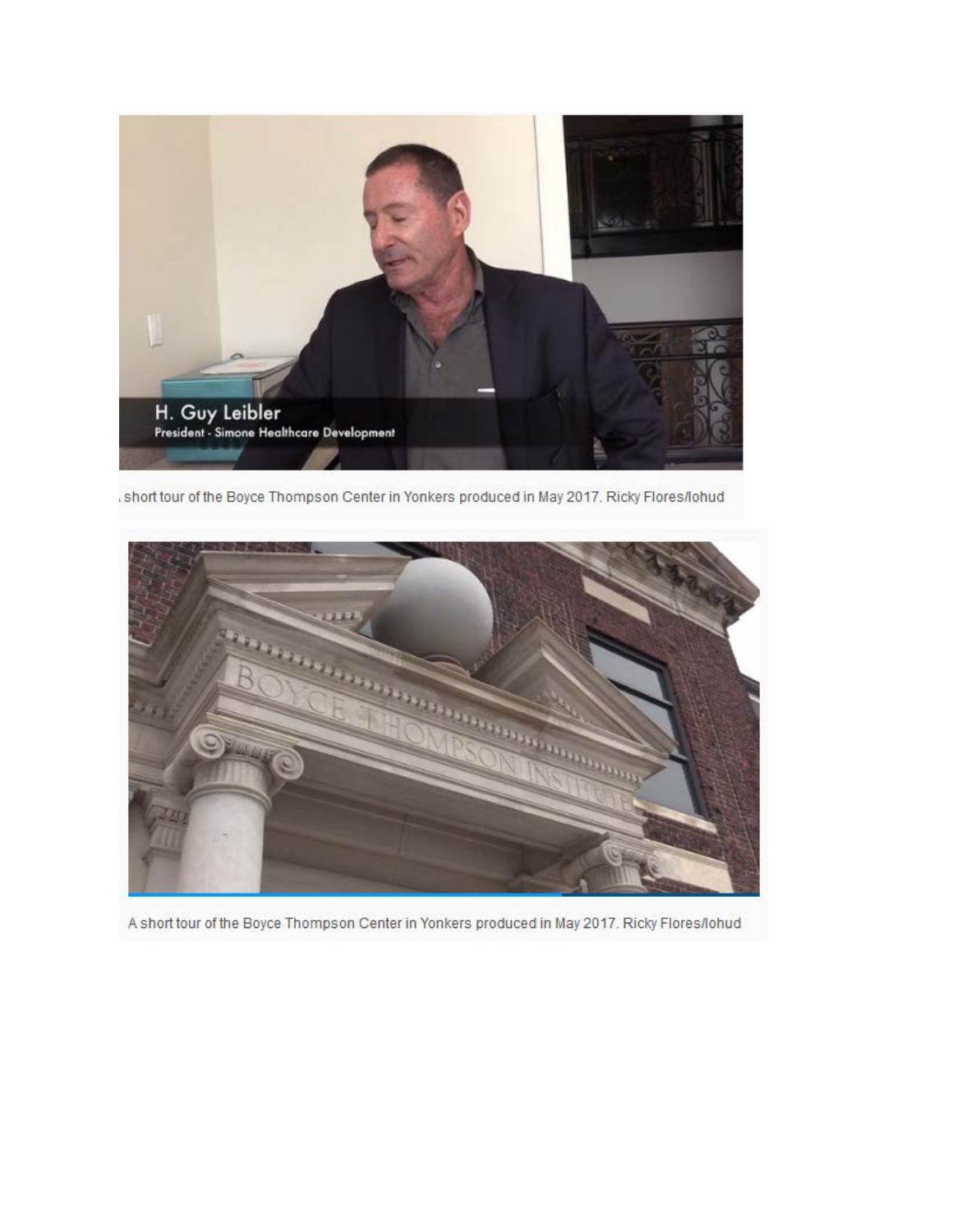

A short tour of the Boyce Thompson Center in Yonkers produced in May 2017. Ricky Flores/lohud

YONKERS - Starbucks has signed a lease for 2,049 square feet of space at the Boyce Thompson Center, a newly restored historic building on North Broadway.

"The addition of Starbucks, one of the world's most successful companies, is going to further enhance and animate the Boyce Thompson Center as a destination point for area businesses and the general public," said Joanna Simone, vice president of leasing and property management operations with the site developer, Simone Development Companies.

"We are very proud to have this iconic brand on our tenant roster," she said.

The coffee shop is slated to open in January 2018.

Since opening its doors [this spring,](http://www.lohud.com/story/news/2017/05/11/boyce-thompson-center-yonkers-opening-may-23/314362001/) the 85,000-square-foot mixed-use complex, which formerly housed a plant research institute, is quickly filling up.

Along with Starbucks, San Cheng Inc. has also signed a lease for 2,580 square feet to bring in a Japanese sushi restaurant, ISO, to the complex.